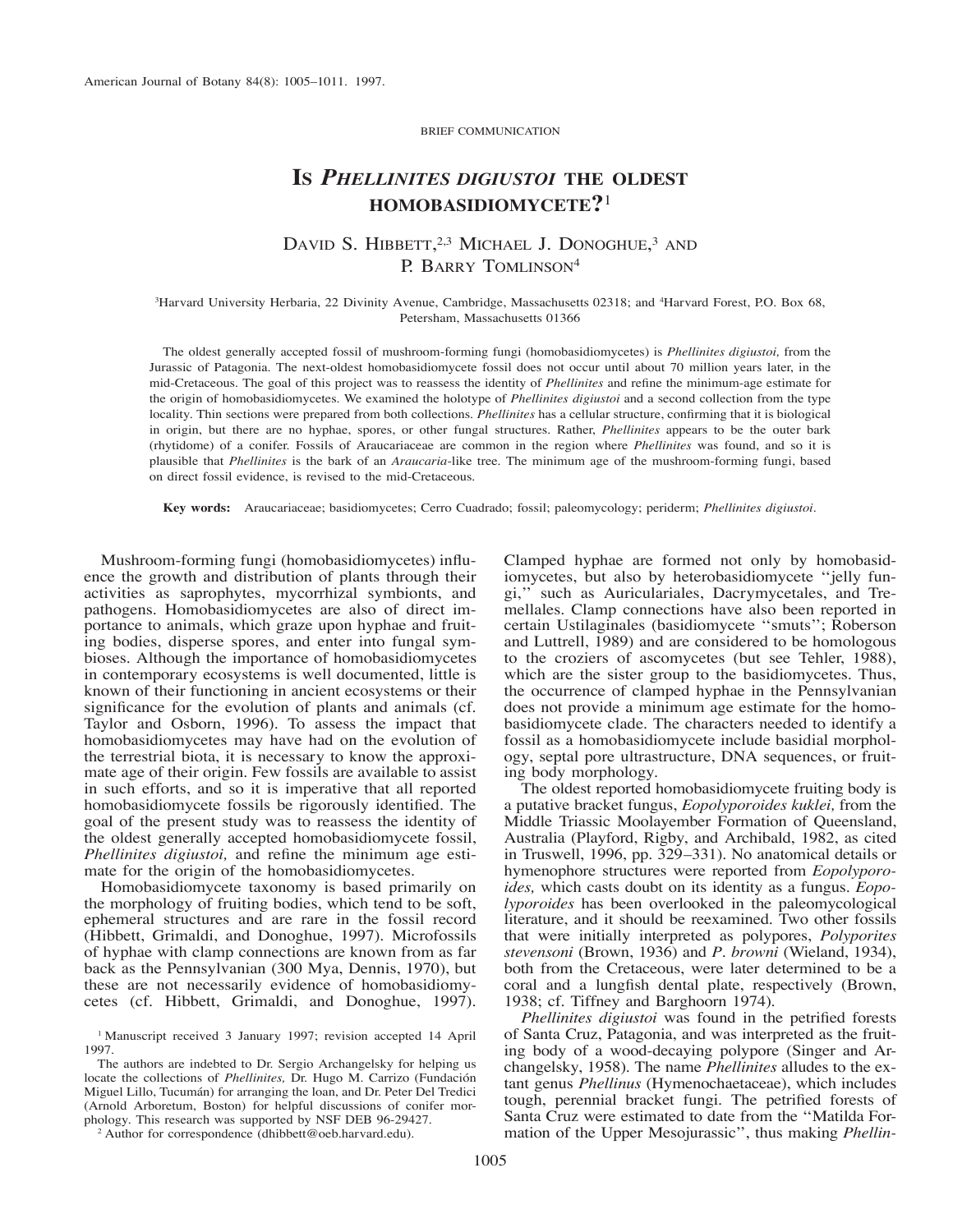*ites* about 160 Mya in age (Singer and Archangelsky, 1958). Fossils of Araucariaceae are common in this region (Wieland, 1935; Singer and Archangelsky, 1958; Stockey, 1977). Although *Phellinites* was not found attached to fossilized wood, it was presumed to have been growing on the trunk of an *Araucaria*-like tree (Singer and Archangelsky, 1958).

The next-oldest homobasidiomycete fossils after *Phellinites* are all gilled mushrooms: *Archaeomarasmius leggetti,* (mid-Cretaceous, 90 Mya; Hibbett, Grimaldi, and Donoghue, 1995, 1997), *Protomycena electra* (Miocene, 15–30 Mya; Hibbett, Grimaldi, and Donoghue, in press), and *Coprinites dominicana* (Miocene, 15–30 Mya; Poinar and Singer, 1990). *Archaeomarasmius, Protomycena,* and *Coprinites* are beautifully preserved in amber, and there can be little doubt that they are homobasidiomycetes. In contrast, the one published photograph of *Phellinites* (which is silicified) does not strongly suggest a fungal fruiting body (Singer and Archangelsky, 1958, fig. 2). Nevertheless, the identification of *Phellinites* as a homobasidiomycete has never been challenged. Tiffney and Barghoorn (1974, p. 22), in their monumental review of the fungal fossil record, listed *Phellinites* as ''accepted,'' and this may account for the acceptance of this fossil in later works (see also Taylor, 1993). For example, *Phellinites* was cited as a ''convincing silicified shelf fungus'' and used as a calibration point for molecular clock dating in the 18S rDNA study of Berbee and Taylor (1993, p. 1125). In addition, the recent mycology textbook by Alexopoulos, Mims, and Blackwell (1996, table 3-1) lists a ''shelf fungus'' in the Jurassic, which presumably is *Phellinites.* Finally, in our own work (Hibbett, Grimaldi, and Donoghue, 1995, p. 377), we cited *Phellinites* as ''the oldest clearly holobasidiomycetous fossil.''

Despite its broad acceptance, the evidence that *Phellinites* is a homobasidiomycete is weak. In addition to the one photograph, the description of *Phellinites* was accompanied by two anatomical drawings made from a section "about  $350 \mu$  thick," which was cut in an orientation thought to be transverse to the pores. One is a low-magnification view of the supposed pores, and the other is a high-magnification sketch showing five club-shaped structures that were interpreted as sterile cells of the hymenium (Singer and Archangelsky, 1958, figs. 3–4). Tramal hyphae were described, but not sketched. There were no spores, basidia, or clamp connections reported.

We examined two specimens of *Phellinites,* which are housed in the paleobotanical collections of the Fundación Miguel Lillo (Tucumán, Argentina): ARGENTINA. SANTA CRUZ. Estancia Bella Vista, Cerro Tortuga, 1956, *De Giusto s.n.*, (HOLOTYPE: Fundacio´n Miguel Lillo, LIL Pb No. 66, includes slide); same general location, 1958, Archangelsky-Herbst s.n., (Fundación Miguel Lillo, LIL Pb No. 4070). There were no annotation labels inside either packet, suggesting that we are the first workers to have examined this material since it was deposited.

The holotype of *Phellinites digiustoi* (LIL Pb No. 66) is roughly ungulate,  $50 \times 55 \times 40$  mm. The piece is composed of alternating layers of smooth stone  $\sim$  3–8 mm wide, separated by bands of stone with a striated or layered appearance,  $\sim$  2–6 mm wide (Figs. 1–4). One side of the piece, parallel to the layers, is more or less smooth. From the cut surface (where the section was made), it is apparent

that the striated layers cut off irregular, lens-shaped sections of the interior (Fig. 1).

The second collection (LIL Pb No. 4070) has not been described previously. According to the label data, it was determined as *Phellinites digiustoi* by S. Archangelsky, and was collected in the same general location as the holotype (LIL Pb No. 66). LIL Pb No. 4070 is roughly rectangular,  $115 \times 55 \times 30$  mm. As in the holotype, one side is more or less smooth, although in LIL Pb No. 4070 it is interrupted by shallow cracks and is distinctly concave. As in the holotype, alternating bands of smooth and striated stone are present in LIL Pb No. 4070, with the layers more or less parallel to the smooth side of the piece (Figs. 5– 6).

The original slide from the holotype is still intact, although the coverslip has cracked and the mounting medium has yellowed. We examined the slide under oil immersion but were unable to observe the structures interpreted by Singer and Archangelsky as sterile hymenial elements (1958, fig. 4). New sections  $\sim$  30  $\mu$ m thick were cut perpendicular to the plane of the layers (Spectrum Petrographics, Winston, Oregon). The section of the holotype was made parallel and immediately adjacent to the original section. The sections were photographed with dark-field (Figs. 7–8) or bright-field illumination (Figs. 9–14).

The holotype and LIL Pb No. 4070 share a similar cellular microstructure (Figs. 7–8). The striated regions are composed of alternating layers of dark and light cells (Figs. 9–13). The layers of dark cells are interrupted by files of light, thin-walled cells (Figs. 11–13). Cells in the striated layers are more or less rectangular in cross-section and arranged in regular files (Fig. 13). In certain locations the dark layers of cells taper down tangentially to fine points (Figs. 12–13). The lens-shaped areas delimited by the striated layers are composed of cells that are thin-walled and more or less round in cross section. Scattered throughout these areas are open spaces, which could be canals or clusters of cells (Figs. 11–12).

The cellular structure of *Phellinites* indicates that it is biological in origin, but there is no evidence of hyphae or other fungal structures. The anatomy of *Phellinites* suggests that it is a plant fossil, and agrees well with the structure of the outer bark (rhytidome) of woody plants (Chang, 1954a, b; Esau, 1960). As the stems of woody plants grow, the first-formed periderm is displaced outward and sequent periderms arise within the secondary phloem, which is cut off in sections. Depending on the species, the sections of secondary phloem delimited by sequent periderms may be irregularly lens-shaped, or may form concentric rings around the stem. We interpret the striated layers of *Phellinites* as sequent periderms, and the lens-shaped areas as regions of secondary phloem and other tissues of secondary origin. The open spaces scattered throughout the lens-shaped areas of secondary phloem could be resin canals or the remains of sclereid clusters. The cell shapes and arrangements in these tissues agree well with those in extant plants (rectangular periderm cells in regular ranks, and more or less circular secondary phloem cells). The smooth surfaces of both pieces (Figs. 4, 6) are interpreted as the inner surfaces, possibly the border between the living secondary phloem and the outer bark. If our interpretation is correct, then judging by the numerous layers of periderm and the cur-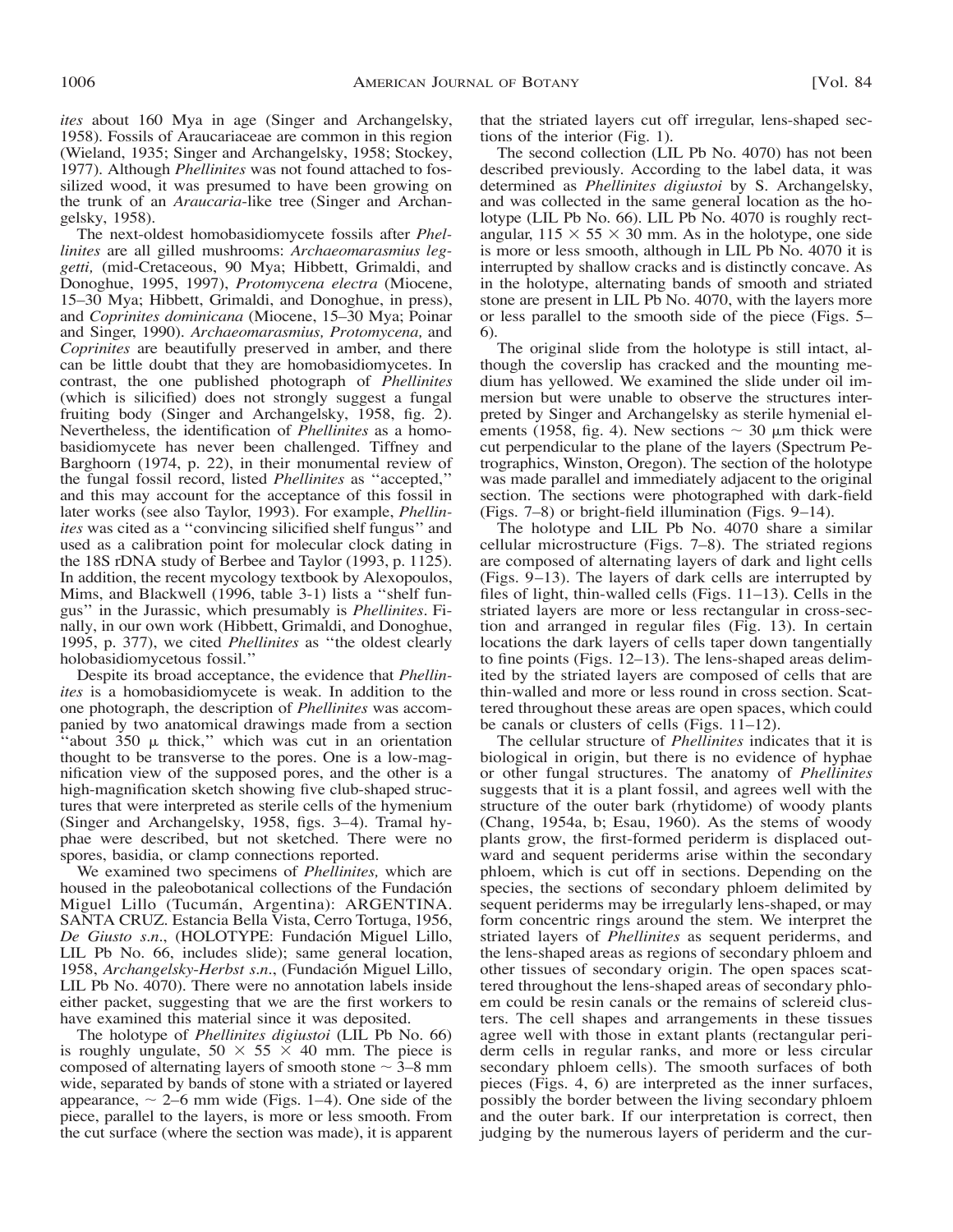

Figs. 1–4. *Phellinites digiustoi* holotype, LIL Pb. No. 66. **1.** View showing cut face of transverse section (arrow). Striated periderm layers are visible on surface as well as in sectioned area. 2. Rotated 180° horizontally, relative to Fig. 1. 3. Rotated 90° to the right, relative to Fig. 1. Scale bar for all figures = 5 mm. 4. Rotated 90° vertically (upwards), then 90° counterclockwise, relative to Fig. 1. Smooth inner surface, possibly border of live secondary phloem and rhytidome. Arrow shows cut face of transverse section (compare to Fig. 1 for orientation).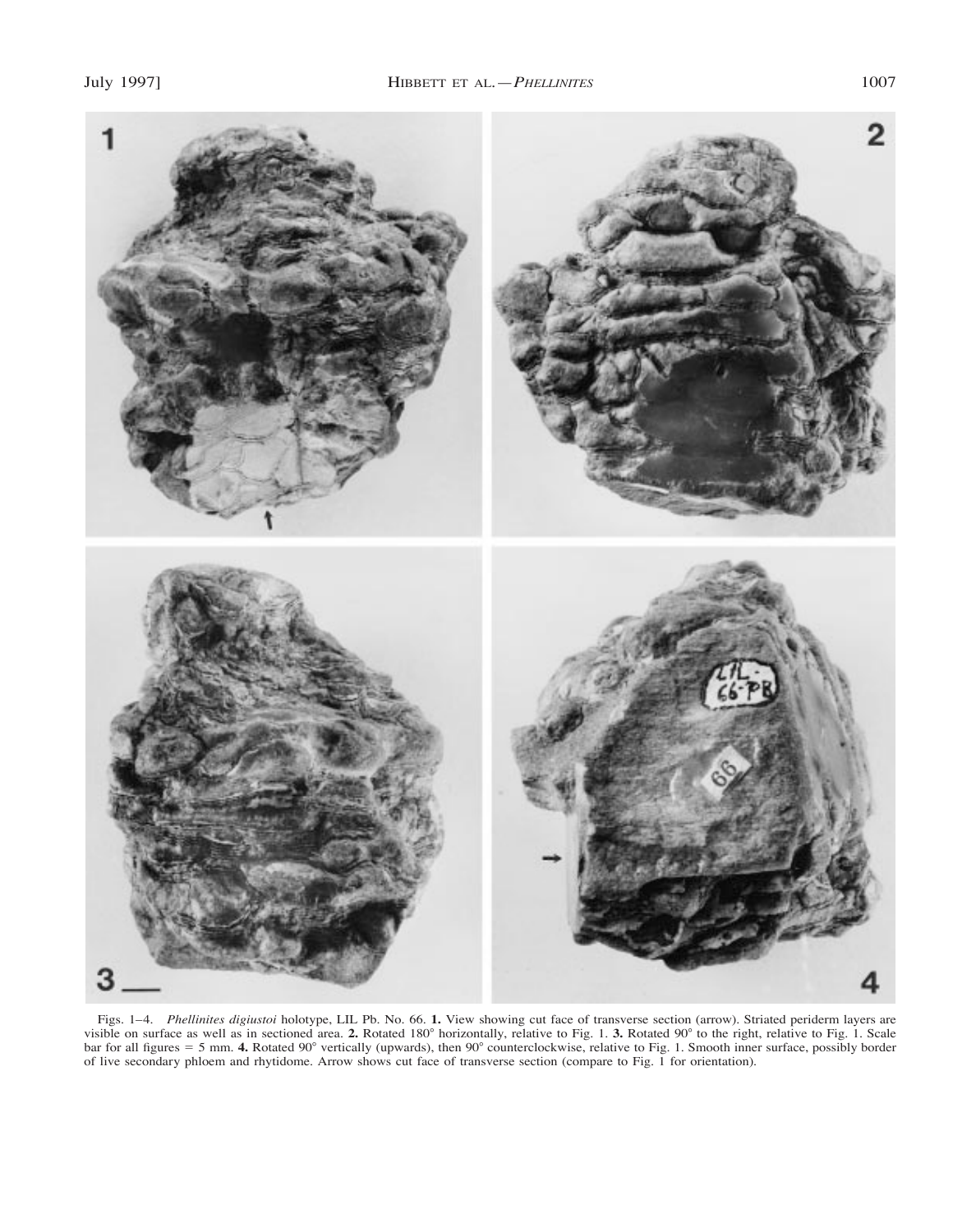

Figs. 5–6. *Phellinites digiustoi*, LIL Pb. No. 4070. **5.** Outer surface. Note striations, similar to holotype. Scale bar for both figures = 1 cm. Scale bar is perpendicular to vertical axis. **6.** Smooth inner surface. Note shallow curvature of surface.

vature of the concave, inner surface of LIL Pb. 4070, the plant that produced *Phellinites* was probably a large tree.

The anatomy of bark varies considerably among woody plant taxa, but there have been surprisingly few comparative studies. The studies with the greatest taxonomic breadth that we are aware of are those by Chang (1954a, b), who compared bark anatomy of 15 genera of conifers (actually 16, if *Sequoiadendron* is segregated from *Sequoia*) and ten genera of angiosperms from North America. Many of the species studied by Chang form sequent periderms that cut off lens-shaped sections of secondary phloem, as in *Phellinites.* The periderms of *Phellinites* are composed of alternating light and dark bands (Figs. 9–13), which are similar to the conspicuous alternating layers of light, thin-walled and dark, thickwalled cells in the sequent periderms of *Larix, Picea,* and *Pinus* (Chang, 1954a, figs. 17, 26, table 1). This type of structure is also reported to be ''present occasionally'' in *Abies, Pseudotsuga, Chamaecyparis, Cupressus,* and *Libocedrus* (Chang, 1954b, table 1). Thus, based on this one character, *Phellinites* agrees with Chang's descriptions of Pinaceae, Taxaceae, Taxodiaceae, or Cupressaceae.

The Cerro Cuadrado petrified forests of Santa Cruz are composed of the trunks and seed cones of Araucariaceae (Wieland, 1935; Singer and Archangelsky, 1958; Stockey, 1977). It is therefore plausible that *Phellinites* is the periderm of Arauacariaceae. Unfortunately, we have been unable to locate published studies of *Araucaria* bark anatomy (because Chang limited his studies to North American taxa, he did not include *Araucaria*). To evaluate the possibility that *Phellinites* could be a member of Araucariaceae, we examined bark anatomy in *Araucaria* specimens in the wood collection of the Bailey-Wetmore Laboratory of Plant Anatomy and Morphology of Harvard University (Aw). Free-hand or freezing microtome transverse sections (considerably thicker than the sections of the fossil) were made from *Araucaria angustifolia* (Aw 28396) and *A. cunninghamii* (Aw 30546). Both species have a conspicuously banded periderm structure (Figs. 15–17), which is similar to *Phellinites* (Figs. 11–12) and the conifers studied by Chang (1954a, b). This type of periderm appears to be typical of conifers in general. In both species of *Araucaria,* the dark bands of cells in the periderm taper down tangentially to fine points that overlap each other, as in *Phellinites* (Figs. 12–13, 16–17). The secondary phloem of *A. cunninghamii* (Fig. 15) also contained open spaces (possibly sclereid clusters), which are similar to those in the secondary phloem of *Phellinites* (Figs. 11–12). A feature of *Phellinites* not shared by the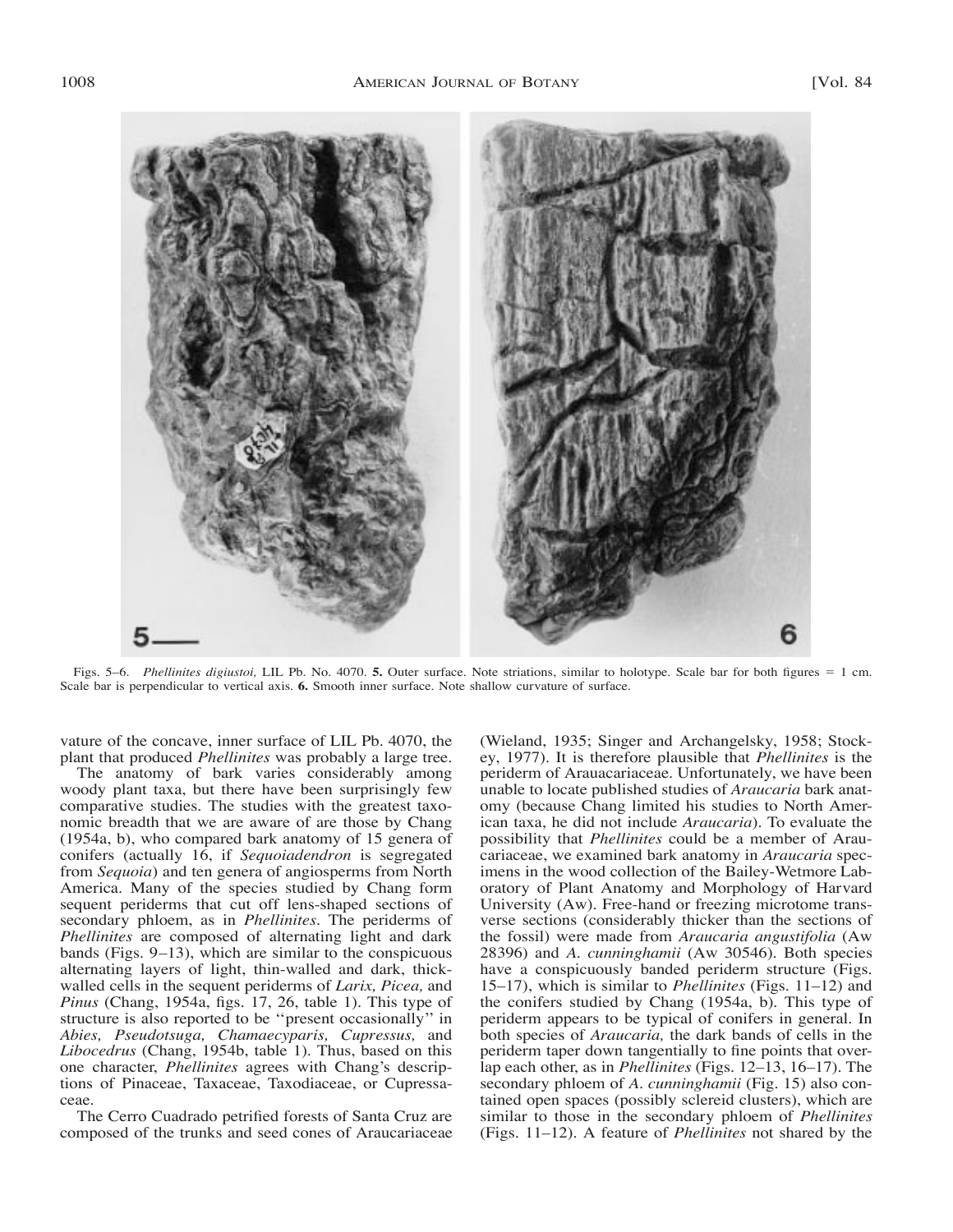

Figs. 7–8. *Phellinites digiustoi,* dark-field. Conspicuously layered sequent periderms delimit regions of nonliving secondary phloem, which have scattered openings that may be resin ducts or sclereid clusters. **7.** Holotype, LIL Pb. No. 66. **8.** LIL Pb. No. 4070. Scale bar for both figures = 2.5 mm.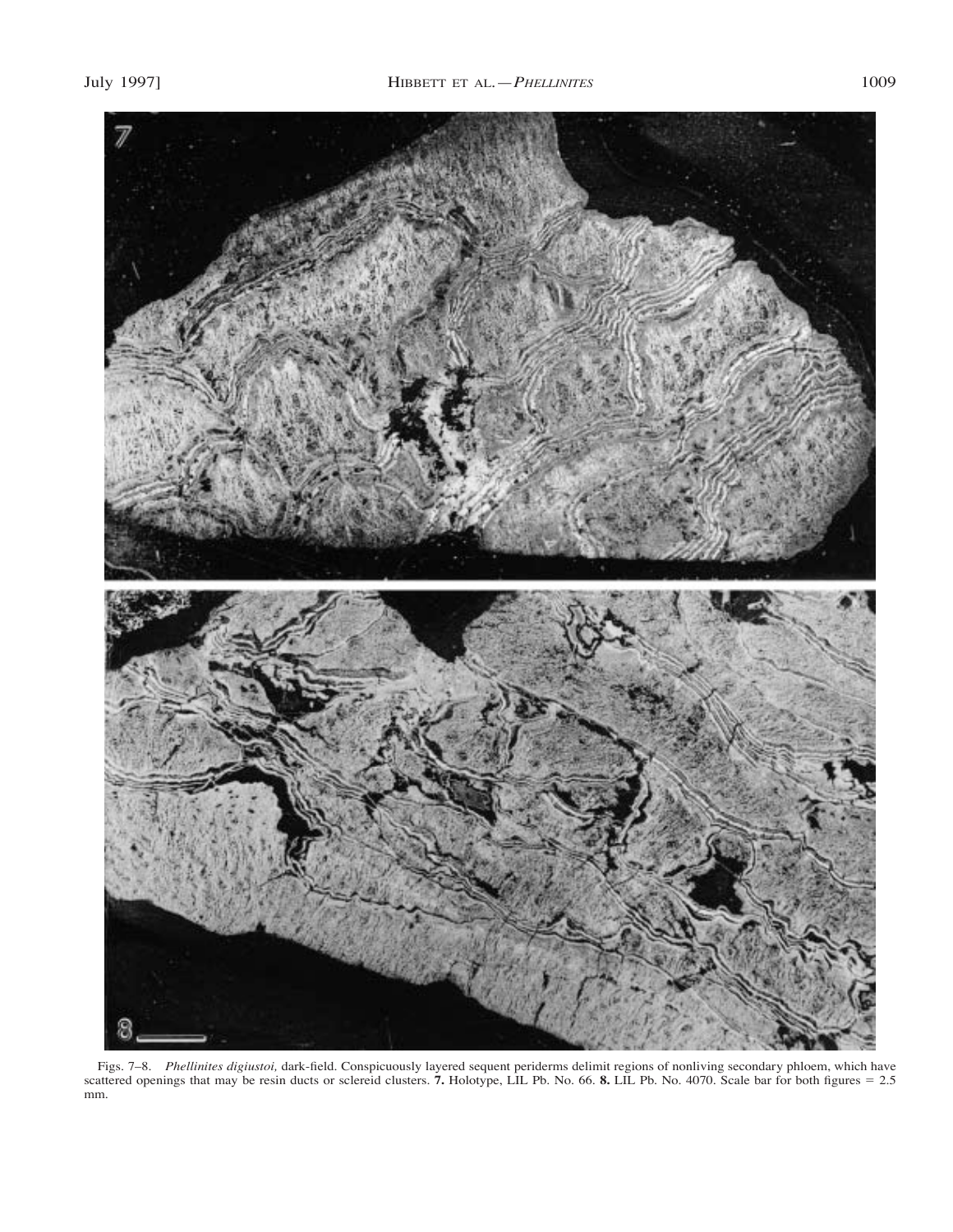

Figs. 9–14. *Phellinites digiustoi,* bright-field. **9.** Holotype, LIL Pb. No. 66. Sequent periderms bordering lens-shaped region of secondary phoem. Scale bar for Figs.  $9-12 = 300 \mu m$ . **10.** Holotype, LIL Pb. No. 66. Periderm with alternating light and dark bands of cells. Note files of light cells interrupting dark layers. **11.** LIL Pb. No. 4070. Periderm and secondary phloem with open spaces (arrows) that may be resin canals or sclereid clusters. **12.** LIL Pb. No. 4070. Periderm and secondary phloem with open spaces, possibly resin canals or sclereid clusters. Note that two of the dark layers of cells taper down tangentially to fine points (compare to Figs. 16–17). Dark bands in periderm are interrupted by single files of light, thin-walled cells. **13.** LIL Pb. No. 4070. Detail from Fig. 12 showing regular files of rectangular cells in periderm, with dark bands interrupted by single ranks of light, thin-walled cells. Scale bar for Figs.  $13-14 = 120 \mu m$ . **14.** LIL Pb. No. 4070. Thick-walled, rectangular cells in regular ranks, possibly phellem.